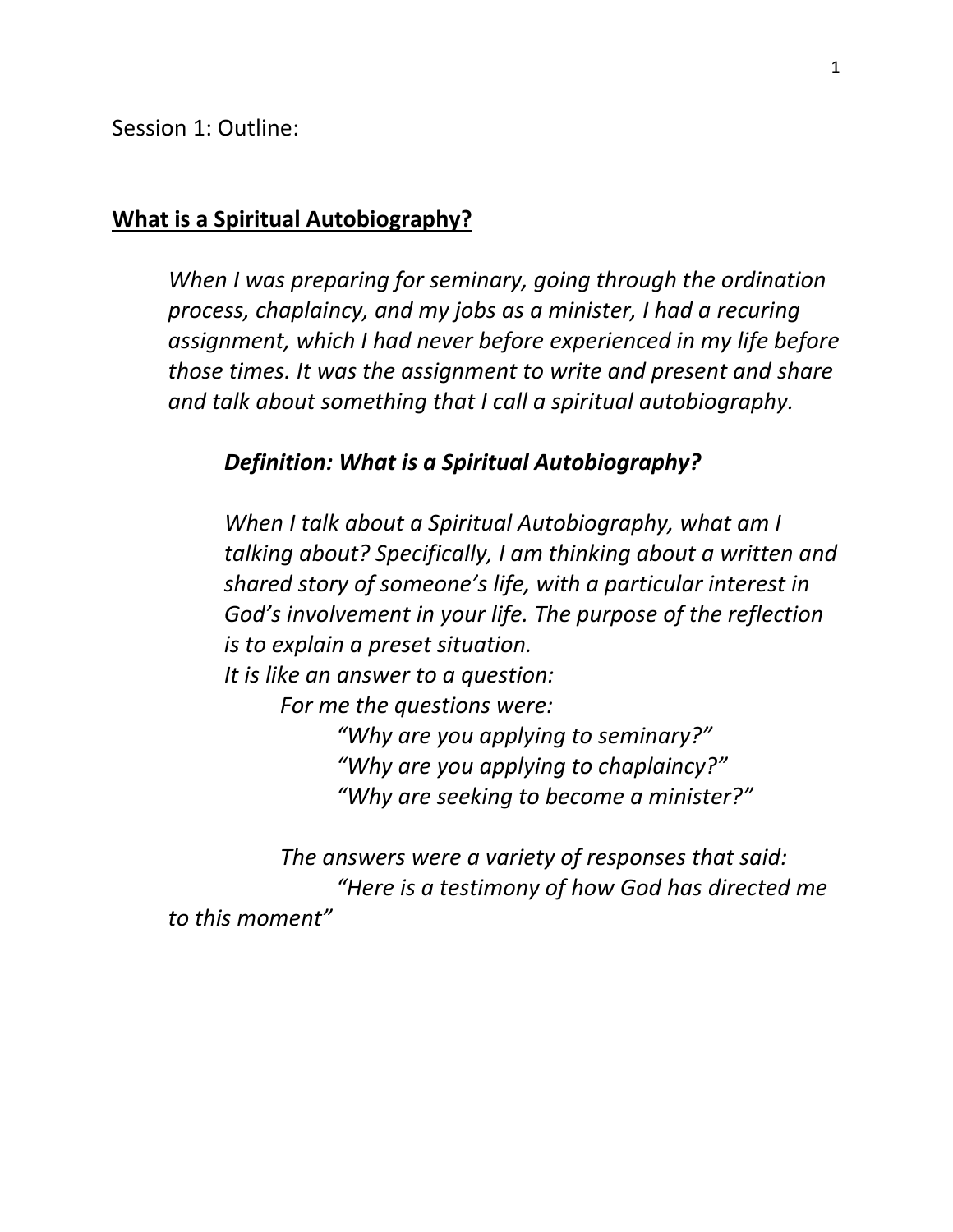### **My Experience:**

## **Applying to and interviewing at Seminary – the Admission Office**

- Writing a SA because it was assigned
- And then meeting with the Dean of Admissions and being asked about me and God.

## **Ordination Process:**

Consistory, Classes, Denomination, Internships, Chaplaincy, applying to and interviewing for jobs as a minister.

Over and over again, I had to write and verbally share something of my story and it was required and expected that I include God in the story.

## **What I learned for these experiences:**

- All of these assignments:
	- o Forced me/Gave me a reason to inquire about God's involvement in my life.
		- I went back and through writing and editing, I reflected on different chapters of my life and my history. I was looking for answers to the question, "Why are you here?"
	- o That practice and process was beneficial to my faith. God's Spirit illumined in my thinking and reflecting and helped to reveal how God had been involved in my life in ways that I previously hadn't realized or articulated before.
	- o I grew in my relationship with God, my sense of God's involvement in my life, my sense of God's presence and activity in my life.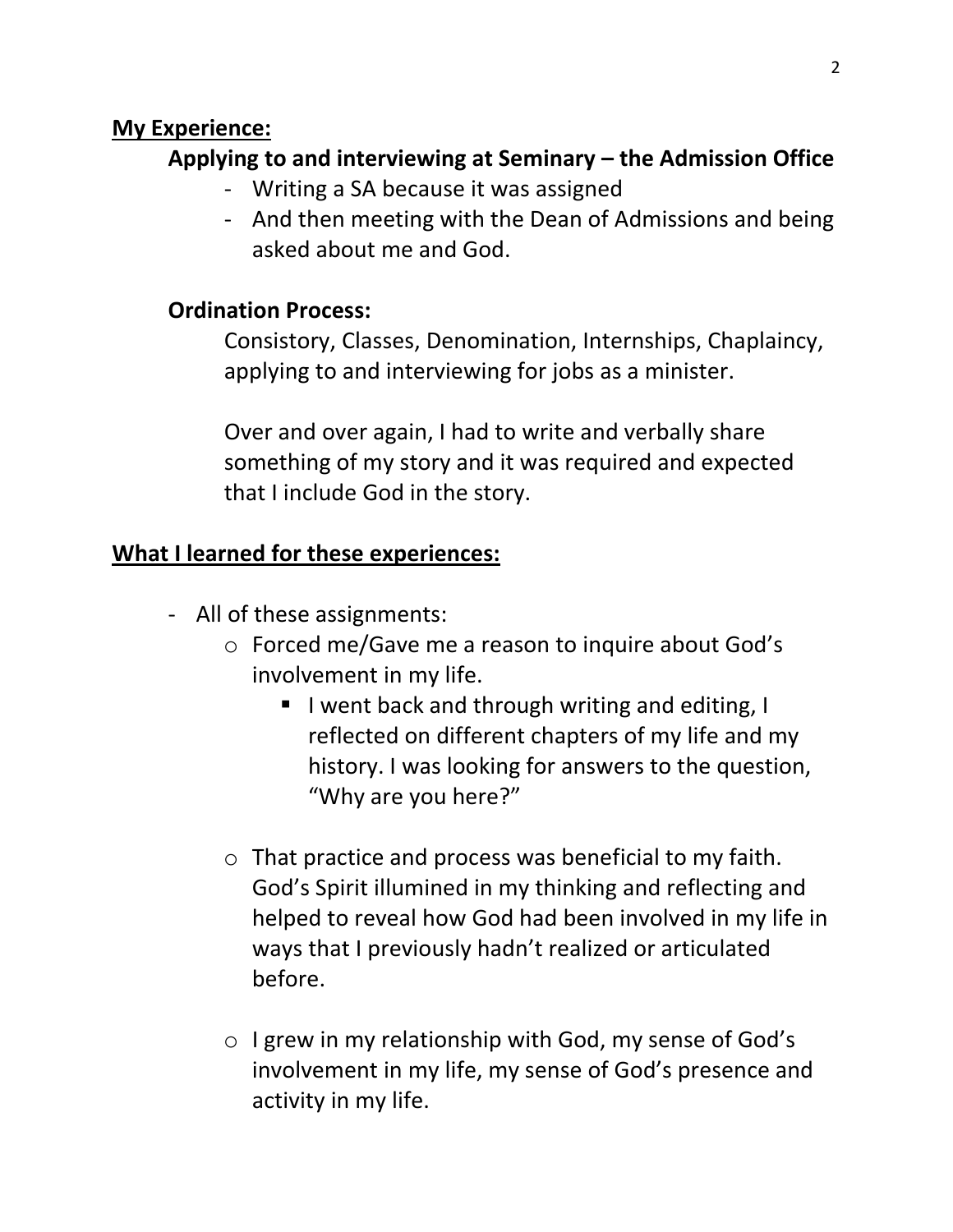- o I learned a new way to talk because of the practice:
	- In writing and then sharing my Spiritual Autobiography, I had to learn to talk about God as an active part of my life.
	- Why are you in seminary?
		- "I studied religion in college and was good at it"
		- "God gave me a passion for this, so I'm pursuing it."
	- Before Doing this, I couldn't really talk about God and my life, but now, if I choose to, I can talk about God.

# **Why Do I think it is worthwhile?**

- I found it a blessing to have a reason to go through my life and prayerfully ask God to help to reveal the ways that God had been active in my life, or influenced me, or how Religion and faith played a part in my life and formation. *I want to offer that to you as well.*
- I want you to grow in your ability to talk about your relationship with God and potentially be able to share that story with others!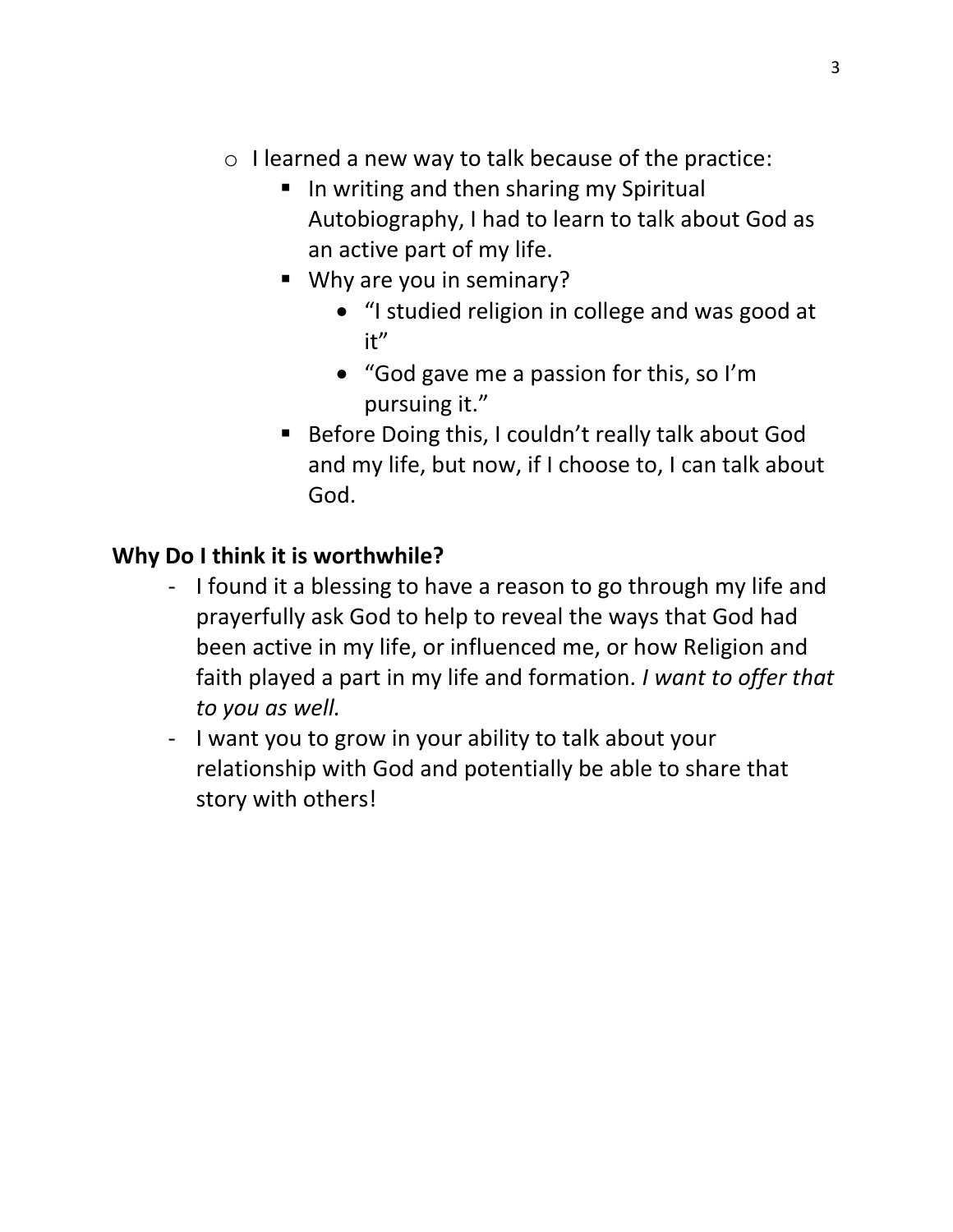## **What am I offering?**

- **1. A Reason To Do It:** 
	- **a. It's Lent**
	- **b. We want to grow in our faith**
	- **c. The minister thinks this is a good idea**

## **2. Some guidance:**

- a. A Question to Answer: *Why are you Here? How Did You Get Here?*
- b. Some of my thoughts on how to do it
- c. An example to learn from

## **3. A Friendly Audience to Listen and Receive:**

Me… But also if you want it:

A Partner from this group, This whole Group, An Open Mic Night, Maybe more…

- **4. A Limit/Deadline –** I want something from you by the end April  $20<sup>th</sup>$ 
	- a. It can't be your complete life story, but a focus on significant faith/God related milestones within your life that answer the question of  $-$  "why are you here?"
	- b. It can't be a novel or a whole script for a Broadway play. I want it to be something that you can share in a reasonable period of time.
	- c. It won't be perfect so don't get caught up on making it perfect – just make it what it can be in the time we have between now and April 20<sup>th</sup>.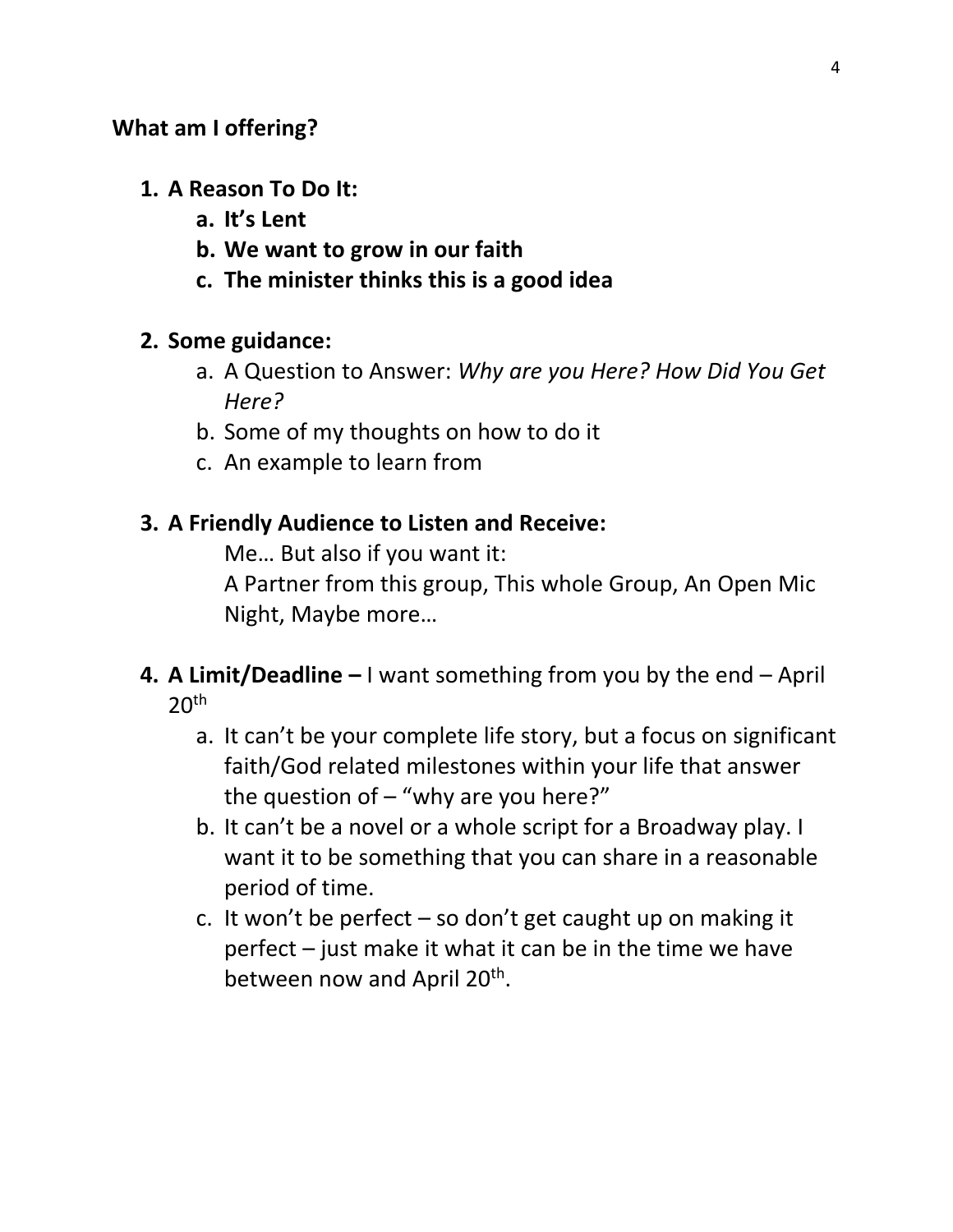In preparing for this work, I realize that for all of  $us - to$  some degree, doing this kind of work might be very difficult because the assignment will ask you examine and dig up difficult memories and experiences in the past.

- Abusive relationships, Deep wounds inflicted by those associated with Religion, Church, community, or family,
- Dark and difficult periods in your life.

## *What should I say about this?*

- *You are not a failure or less than, for having trauma in your background.*
- *If you have caused others pain and trouble with your words and actions in the past – welcome to the club!*
- *If taking on this assignment means that you also want to do some work towards healing some of those wounds, wounds you've received or wounds you've inflicted, and you would like my support, I am here for you. I am not the only support that you may need, but I am ready to play a part.*
- *If not, that is fine too, each of us need to heal as is right for us. I will respect if you have things that you don't want to share, or can't share with me or others as well.*